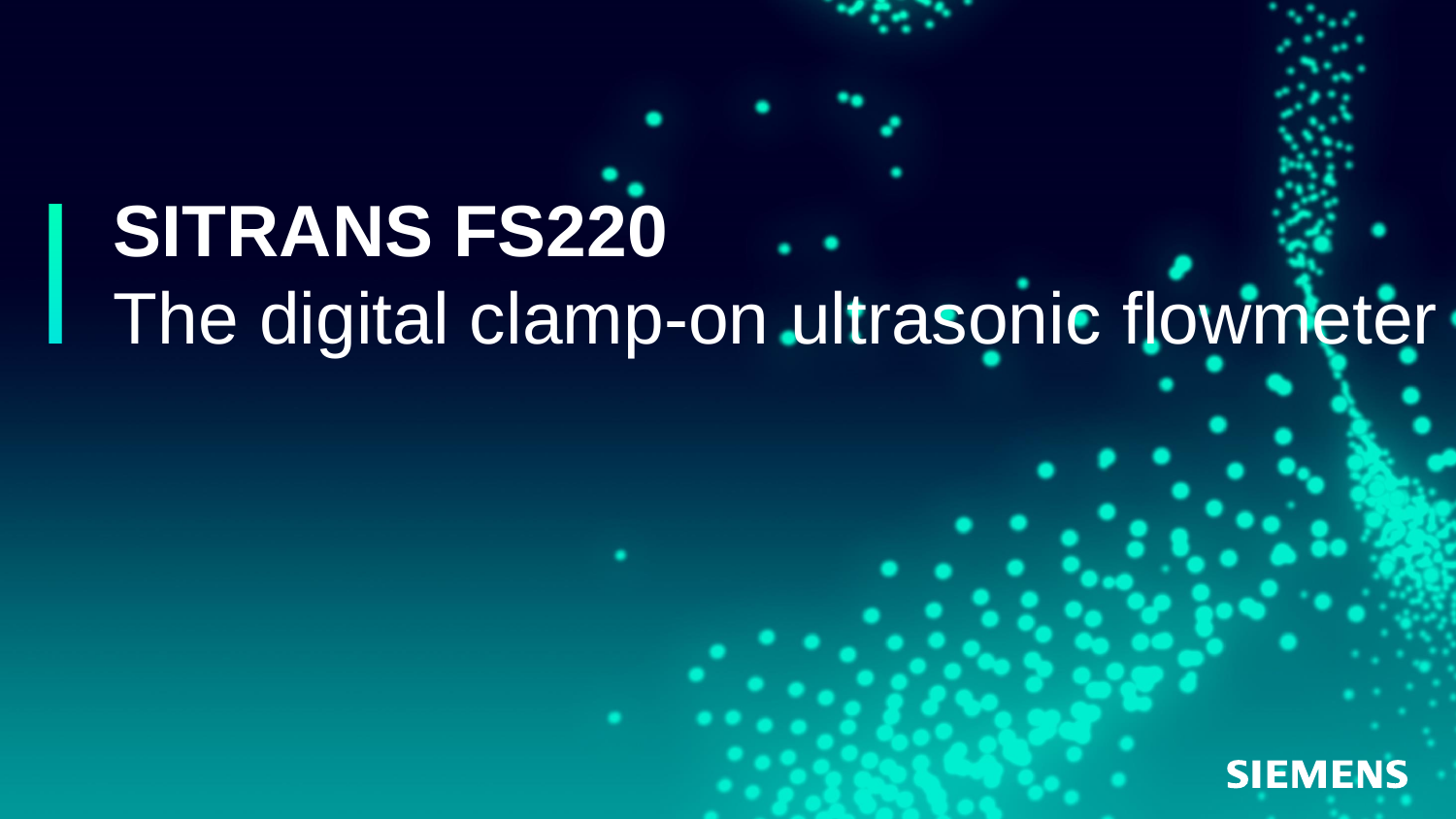# **Product portfolio Next-generation replacement of the FST020**

The SITRANS FS220 is the newest addition to our portfolio of next-generation digital flow measurement systems, and combines the top-performing FST020 transmitter with dependable FSS200 sensors.

The new FST020 transmitter is built on the same advanced digital platform as the FST030 clamp-on flow transmitter, but with fewer features and therefore a lower cost.

General benefits of clamp-on flow technology:

- No moving parts; virtually maintenance-free
- High accuracy and reliability
- Cost-efficient installation on existing pipelines
- High flexibility with mounting on pipes sizes >0.5"
- Measures almost any liquid



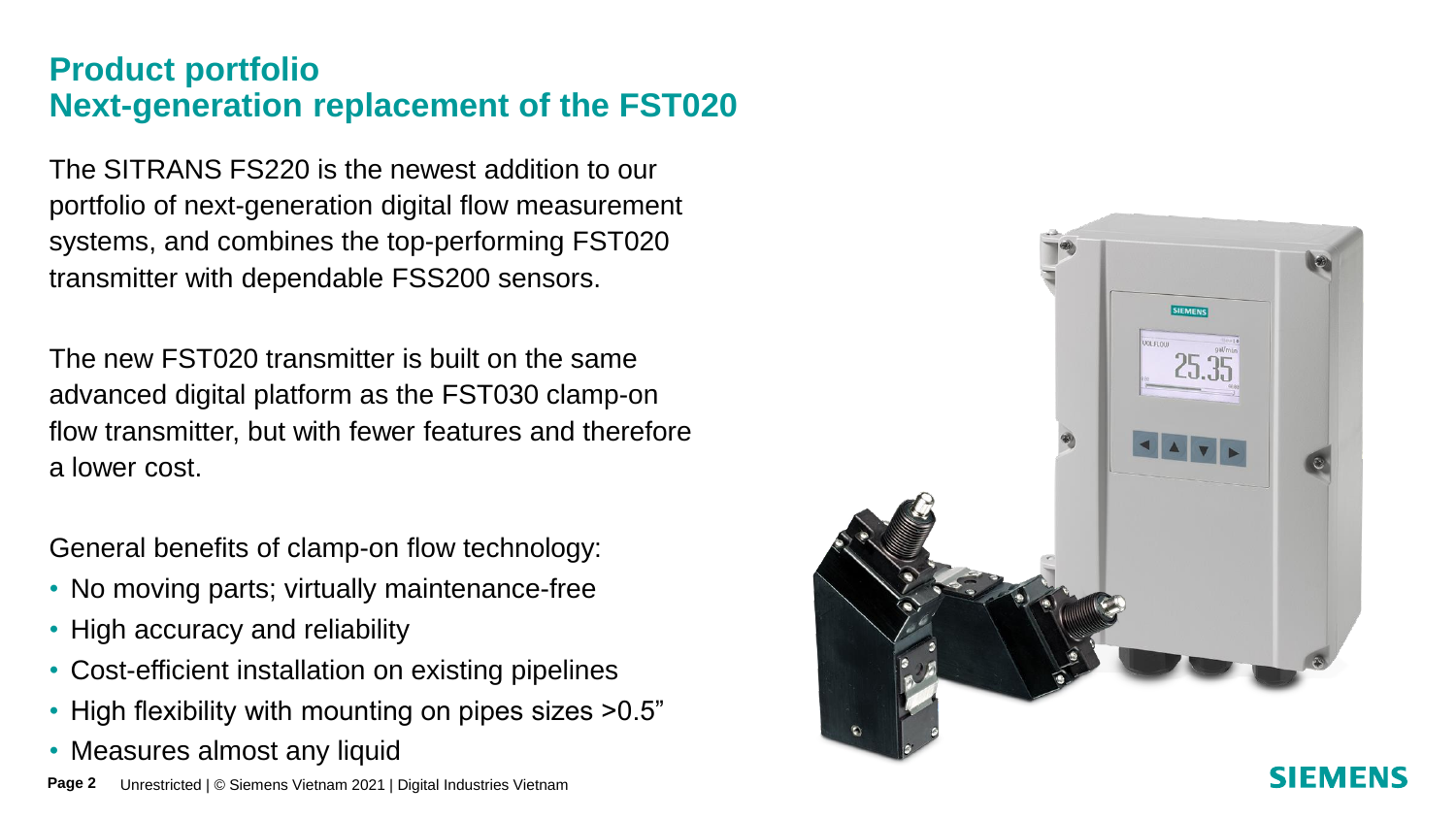# **Top highlights at a glance Minimize costs. Maximize simplicity.**

**+**

**+**

#### **High-performance measurement**

- 1% accuracy and ±0.25% repeatability according to ISO 11631
- Patented upstream pipe configuration menu
- High zero point stability
- Market-leading handling of aeration and suspended solids

#### **Cost-efficient and highly flexible**

- Low cost of ownership with no moving parts and no fluid contact
- Minimized downtime due to on-pipe mounting, best-in-class service functions and network of experts
- Sensors can be mounted on pipe sizes up to 394" (10 m)





#### **Ultimate user-friendliness**

- Large graphical display with intuitive menu navigation & 4-button keypad
- SensorFlash® microSD card for data storage/collection and easy firmware updates
- Built-in mini USB connector for easy interfacing with PC
- SIMATIC PDM connectivity for troublefree meter operation

#### **Unsurpassed customization options +**

- Up to 6 user-configurable parameters on the same screen
- 5 different customizable views
- Multiple wizards for commonly used setups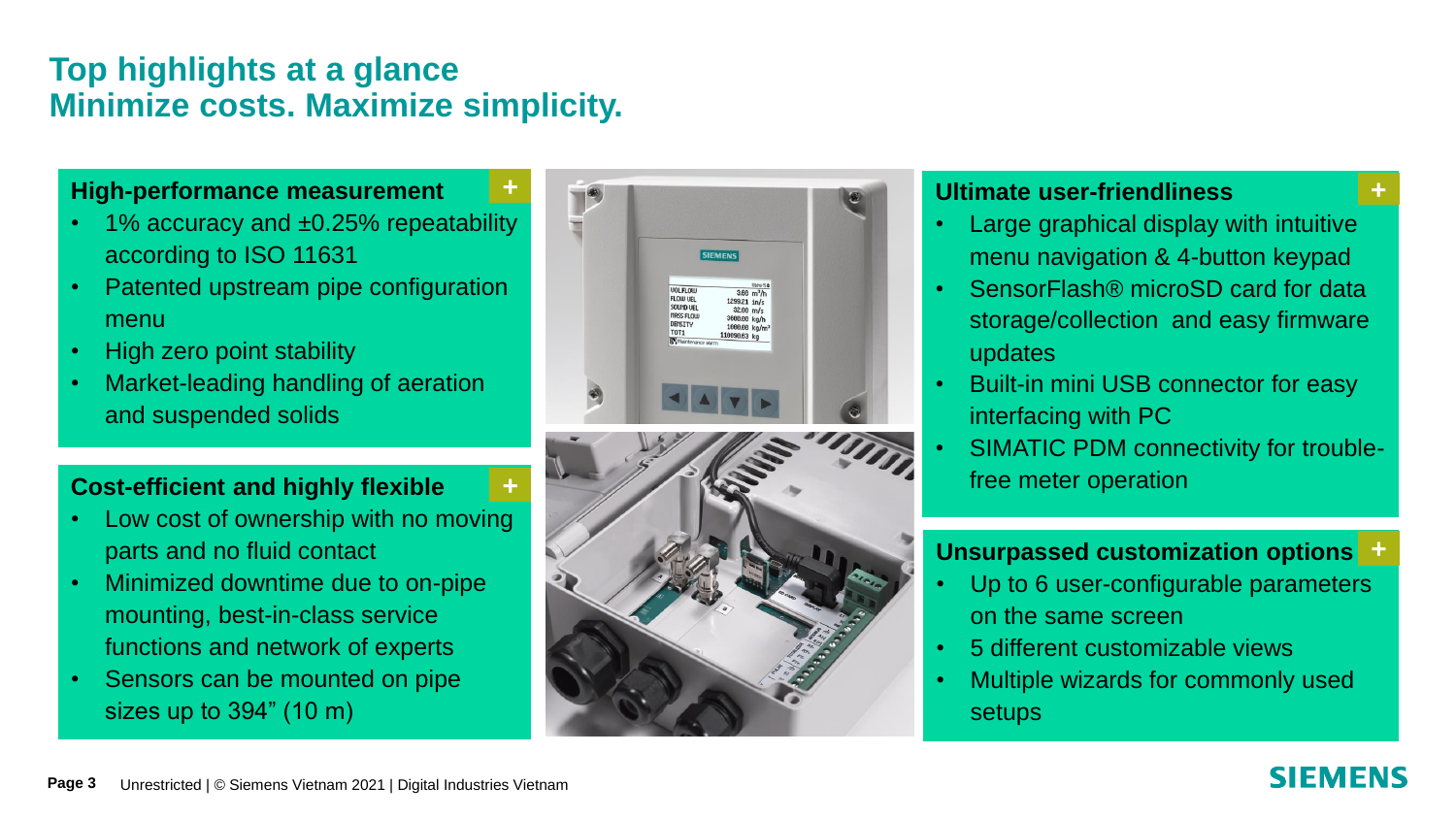# **Product overview SITRANS FS220 flow system**

| <b>Approvals</b>            | UL, cUL, CE<br>(no HazLoc)                                                                                      | <b>Measured Media</b>    | <b>Conductive and</b><br>non-conductive liquids                                                                                           |
|-----------------------------|-----------------------------------------------------------------------------------------------------------------|--------------------------|-------------------------------------------------------------------------------------------------------------------------------------------|
| <b>Accuracy</b>             | $±1\%$ for velocities above<br>$0.3 \text{ m/s}$ and $>10$<br>diameters straight run                            | <b>Temperature Range</b> | Transmitter: $-10$ to $+50$ °C<br>$(14 \text{ to } 122 \text{ °F})$<br>Sensors: $-40$ to $+232$ °C<br>$(-40 \text{ to } +450 \text{ °F})$ |
| <b>Repeatability</b>        | $\pm$ 0.25% (based on ISO<br>11631)                                                                             |                          |                                                                                                                                           |
| <b>Pipe Size Range</b>      | 12.7 mm to 10 m<br>$(0.5"$ to 394")                                                                             | I/OS                     | 1x 4-20 (passive only)<br>1x frequency/pulse<br>1x relay<br>1x input for start/stop totalizer<br>1x input for reset totalizer             |
| <b>Wall Thickness Range</b> | 0.64 to 76.2 mm<br>$(0.025 \text{ to } 3.0 \text{ in})$                                                         |                          |                                                                                                                                           |
| <b>Pipe Material</b>        | Any sonically conductive<br>material (steel, plastic,<br>aluminum, glass, ductile<br>iron, copper); lined pipes |                          |                                                                                                                                           |
|                             |                                                                                                                 | <b>Communication</b>     | Modbus RTU (compatible with<br><b>SIMATIC PDM)</b>                                                                                        |

#### **SIEMENS**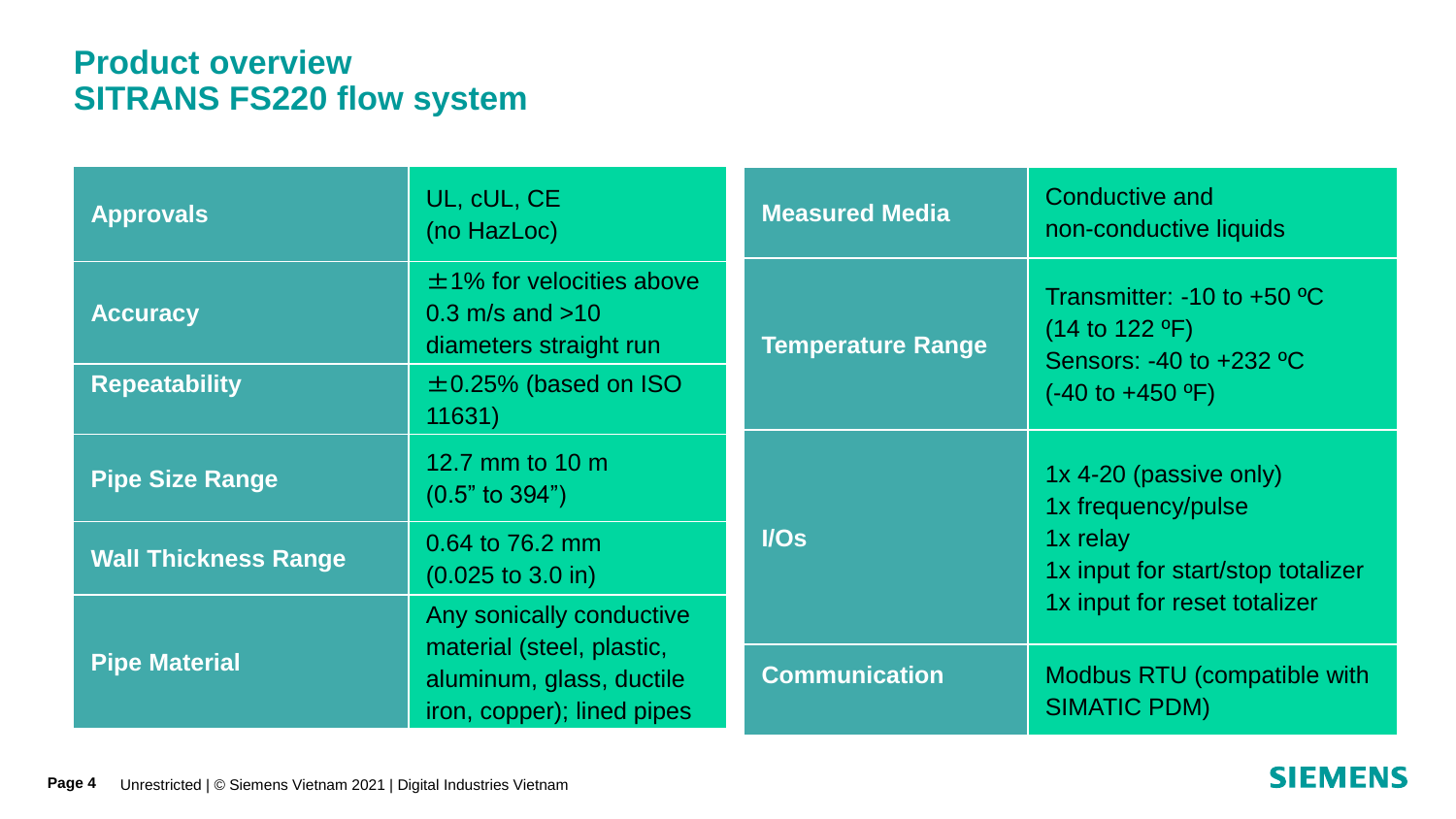# **Features and benefits SITRANS FS220: Advanced capabilities, simplified design**

 $\blacktriangleright$ 

#### **Feature / Function Benefit**

- Easy commissioning wizard with help text<br>help text
- SensorFlash® microSD card onboard storage of setup files, certificates, calibration sheets, audit trails and opportunities for data analysis
- Menu-selected patented upstream pipe configuration
- 6 configurable main display options with 5 different views

- Makes programming and configuration quick, easy and time-saving
- All safe in one place; no worries about losing critical information
- Easily accessible as a mass storage device through USB **SETVICE DOTI** (not available in the US)
- Process optimization
- Improved accuracy in less-thanideal upstream piping conditions
- See what you want to see, not what we think you should see



### SIEMENS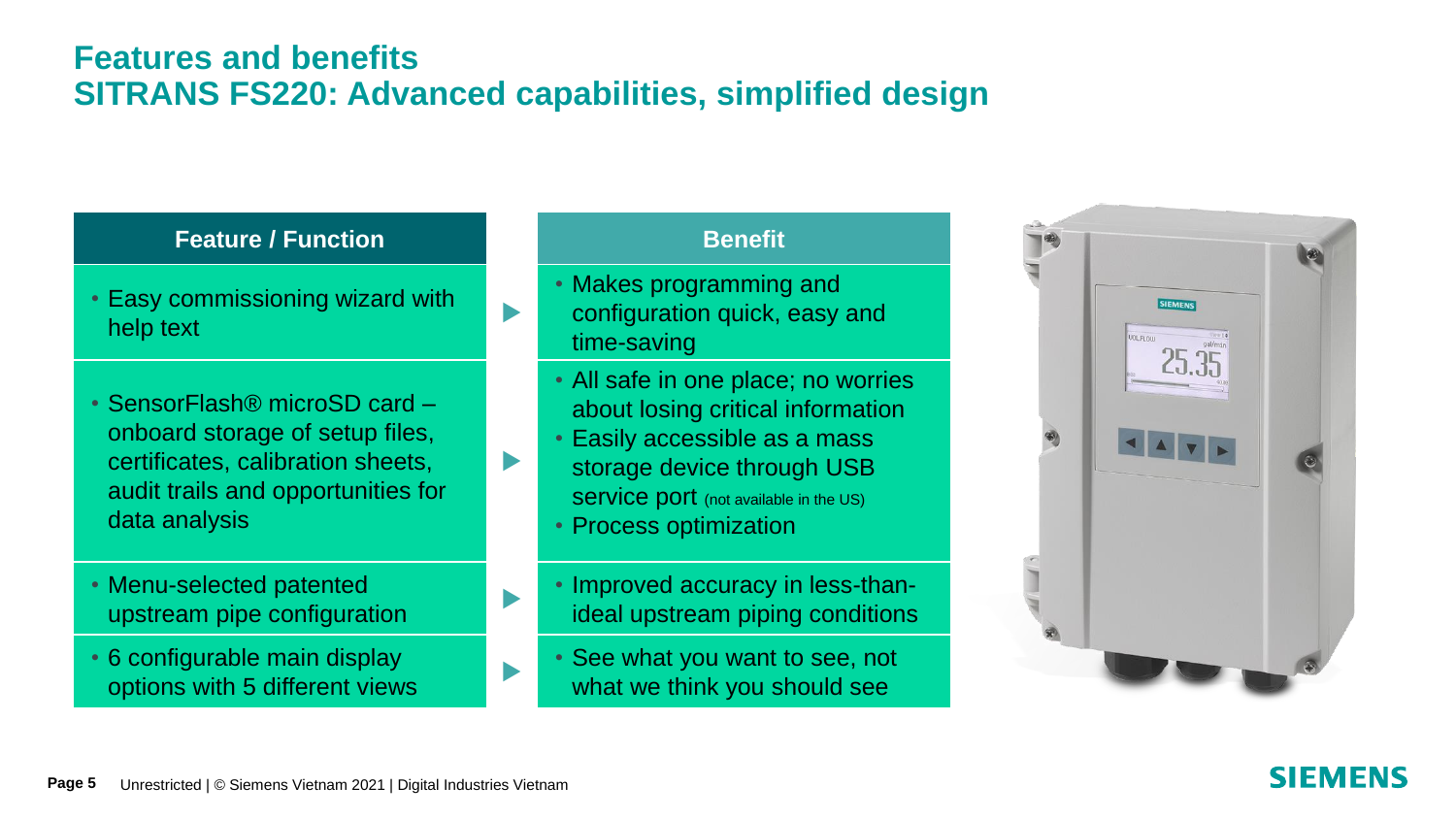# **Ordering options**

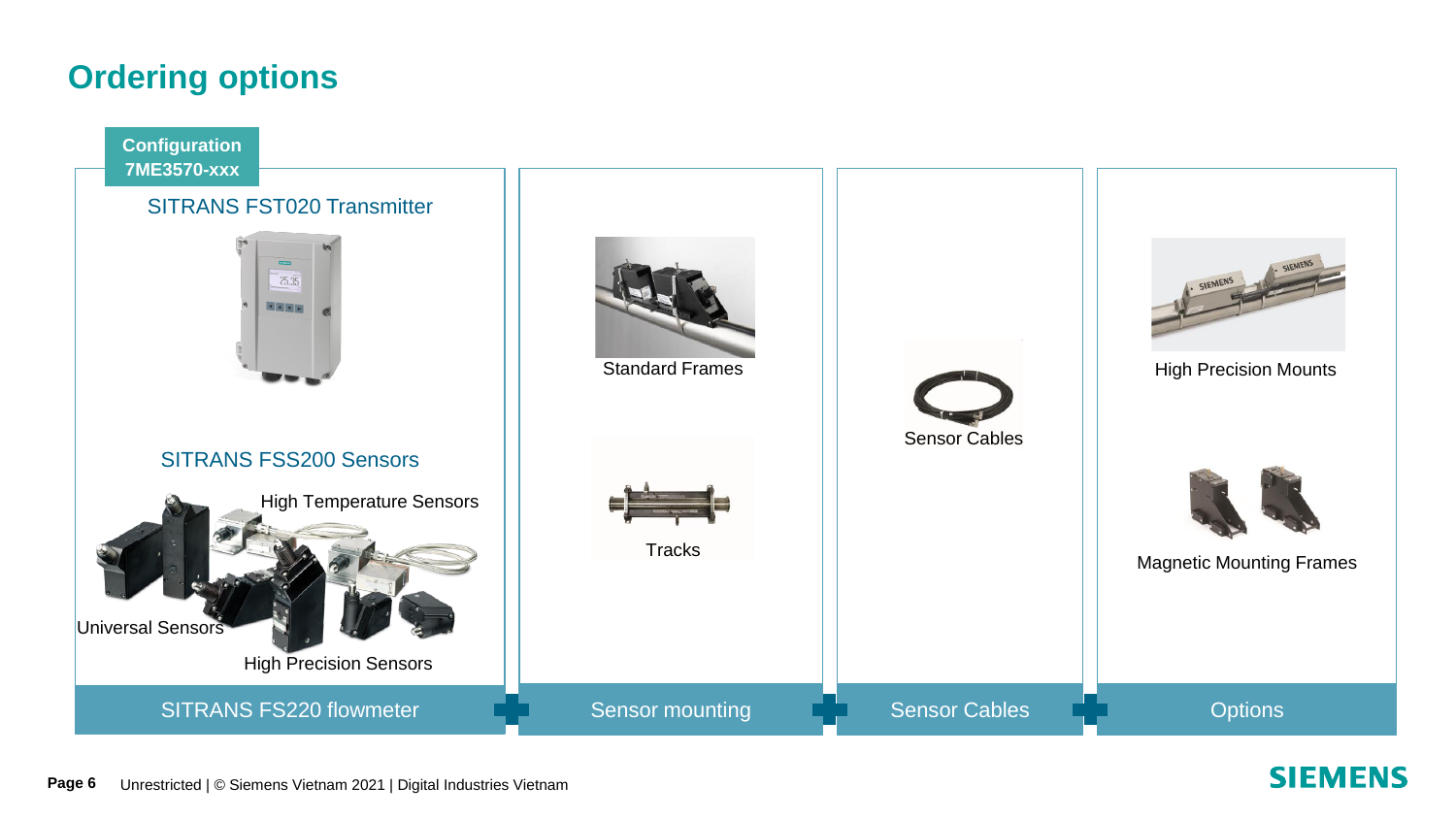# **Built-in flexibility Target industries and applications**



- Source intake
- Low/high lift pump well
- Elevated water storage
- Network distribution

• Raw sewage

- Activated sludge
- Reclaimed water
- Condenser water
- Cooling tower flow

**SIEMENS** 

• Distribution lines